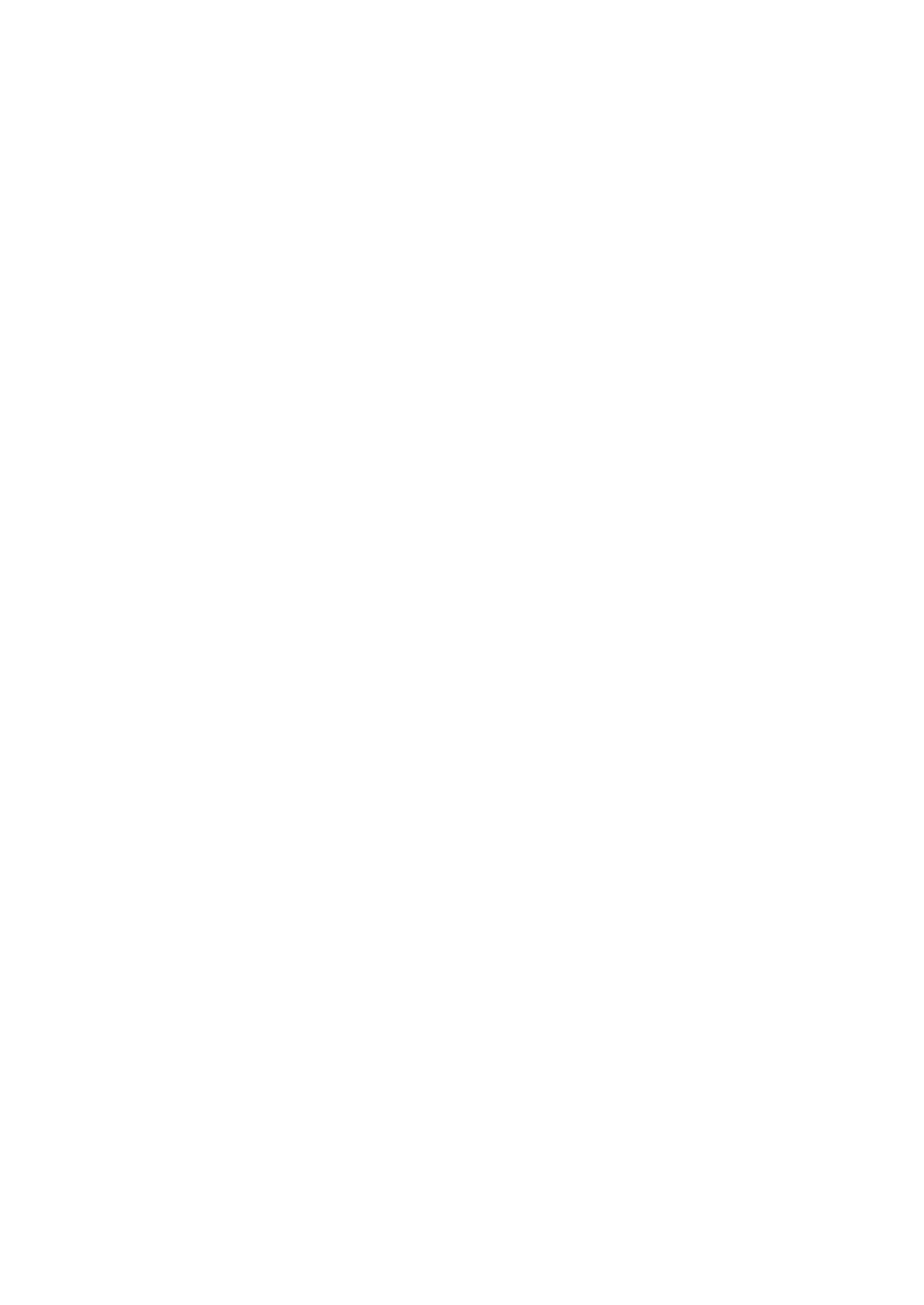# **The influence of active SONARs on marine mammals: A new concern for the Belgian defence**

### **Workshop at the Belgian Army Headquarters, Brussels, 28 June 2004**

Report by Jan HAELTERS<sup>1</sup> and Isabelle NOIROT<sup>2</sup>

<sup>1</sup> Management Unit of the North Sea Mathematical Models (MUMM), Royal Belgian Institute of Natural Sciences (RBINS), 3<sup>e</sup> en 23<sup>e</sup> Linieregimentsplein, B-8400 Oostende, Belgium; <sup>2</sup> Former summer assistant, NATO Undersea Research Centre, La Spezia, Italy

### **Introduction**

The workshop was organised by the Belgian Navy and Isabelle NOIROT, former researcher at NATO Undersea Research Centre, NATO URC (formerly called SACLANT Centre), Italy. It was attended by 17 people: officers from several relevant Departments of the Belgian Defence, researchers from the NATO URC (Mike CARRON, Rene LATERVEER and summer research assistants), staff members of the federal environmental conservation administration (MUMM/RBINS) and Dr. Ron KASTELEIN of Seamarco, The Netherlands. The purpose of the workshop was to inform the audience about the issue of the possible impacts of active sonars on marine mammals, to determine possible options and mitigation procedures for the future, and to network key players in maritime matters.

Since 1998 NATO has shown an increasing interest in studying the impacts of active sonars on marine mammals. In June 1998, NATO URC convened a Bioacoustics Panel of Experts to provide an opinion on a Cuvier's beaked whales *Ziphius cavirostris* stranding in Kyparissiakos Gulf, Greece in May 1996. That stranding occurred while NATO R/V *ALLIANCE* was performing nearby tests with Low Frequency Active Sonar (LFAS) and mid-FAS. It was therefore suggested that the stranding might have been due to that sonar exercise. Due to a lack of appropriate anatomical data, the panel concluded that an acoustic link could neither be clearly established nor eliminated as a cause of the stranding. The panel strongly recommended appropriate environmental assessment procedures to be implemented as soon as possible, with a view to recommending suitable mitigation and monitoring protocols. As a result, NATO URC created in 1998 the SOLMAR project to alleviate the lack of knowledge and to propose risk mitigation procedures and tools to be used by NATO URC scientists and engineers during acoustic operations at sea.

#### **Summary of the workshop**

#### *Talks*

Isabelle NOIROT first gave a short introduction on underwater noise propagation.

She then presented an overview of the several incidents involving mass strandings of beaked whales, later related to the use of certain types of active SONAR. Beaked whales are very vulnerable to low and medium frequency sounds produced by active SONARs. The different theories for this vulnerability were put forward. The main difficulty about investigating these impacts is that it can be hard to detect a cetacean: when not vocalising under the surface, passive acoustics is not sufficient and when at the surface, during night time or when the sea is rough, the visual monitoring won't work. Isabelle NOIROT presented information on whales' reactions to man made sounds and the way the reactions could be studied. Looking at the difficulty to assess the impacts, the two conclusions of the second talk were: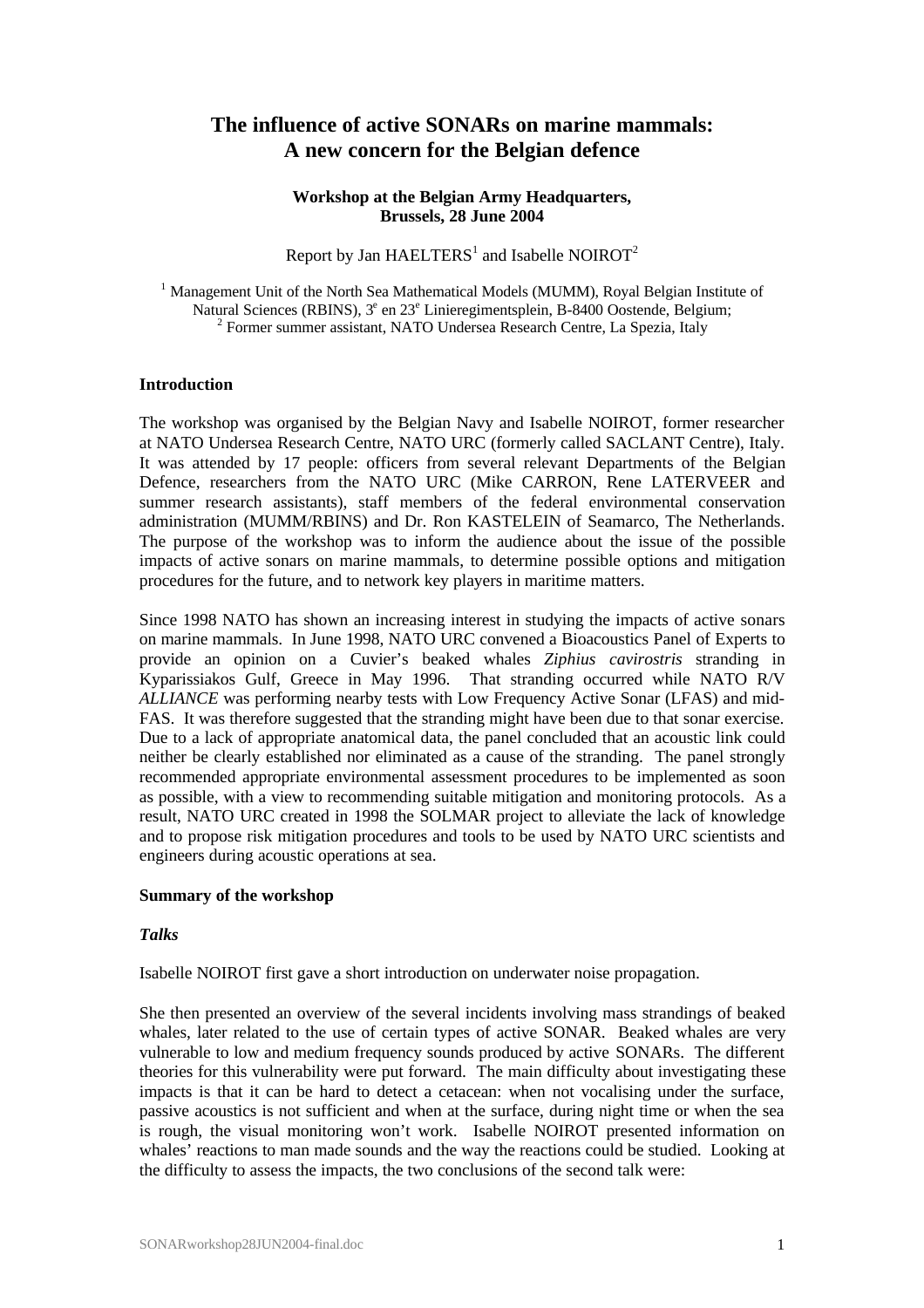(1) it is necessary to pursue long term research, such as in the SOLMAR project;

(2) mitigation procedures should be applied during the use of active SONAR, until thorough knowledge exists about the impacts of man made sounds on marine mammals.

After this introduction, the third talk was focused on the objectives and results of the SOLMAR project. The goals of the SOLMAR project are to develop and implement a Marine Mammal Risk Mitigation Policy (MMRMP) and a cetacean density prediction capability. This is being done in the annual SIRENA cruises executed in the Mediterranean Sea. These cruises include careful controlled acoustic exposure experiments on sperm whales to help understand impacts of LFAS and Mid FAS on this species, before implementing a similar MMRMP for beaked whales.

Protocols used by NATO URC MMRMP are the following:

- For impulsive sources, the minimum safety range is 2000 m for all marine mammals.
- For coherent sources, the Received Level should not exceed the following levels (re  $1\mu$ Pa $)$ :
	- o Small Odontocetes:
		- Frequencies  $=< 3 \text{ kHz}$ : 186 dB
		- ß Frequencies 3 20 kHz: 181 dB
		- Frequencies 20 75 kHz: 178 dB
	- o Mysticetes and Large Odontocetes:
		- Frequencies  $=< 100$  kHz: 160 dB

Maximum continuous duration of sonar transmissions is to be less than 100s, duty cycle less than 20% and total cumulative exposure maximum 3 hrs in 24 hrs. As far as practicable the safety zone, which is subject to higher noise levels, should be monitored during the experiment.

The source should be ramped up gradually from 150dB re 1µPa @ 1m or lowest possible setting if higher than 150dB re  $1\mu$ Pa @ 1m. If no evidence exists of marine mammals within the safety range, then the operations can begin after ramp-up. Otherwise, the area clearance operation should be repeated as well as the ramp-up procedure.

After these talks about the biological implications of the use of active SONARs, Commander Thierry PARIS (Belgian Defence) gave information about the different types of SONAR that are being used and developed, and the reasons for which they are developed. The main objective is to maintain a capacity to detect submarines of non-NATO nations that might undertake unfriendly actions against nations of the Alliance. For the moment, Belgian frigates are equipped with medium frequency, medium power SONAR. On average, 34 hours per month are spent in training exercises on the field with this SONAR.

The Belgian Navy is concerned with the possible environmental impact of the use of such equipment, and would like to install procedures to minimise the possible impact (e.g. a MMRMP). For such procedures, it is of prime importance to have a scientific basis. The Belgian navy has been involved in the scientific research undertaken at NATO URC during the last years, and will be in the future, by – amongst others - offering dedicated researchers (biologists) research/training grants. To develop risk mitigating procedures, a training of the personnel on board frigates, and an exchange of information (eg. on the abundance and distribution of cetaceans and on potential risk areas) will be necessary.